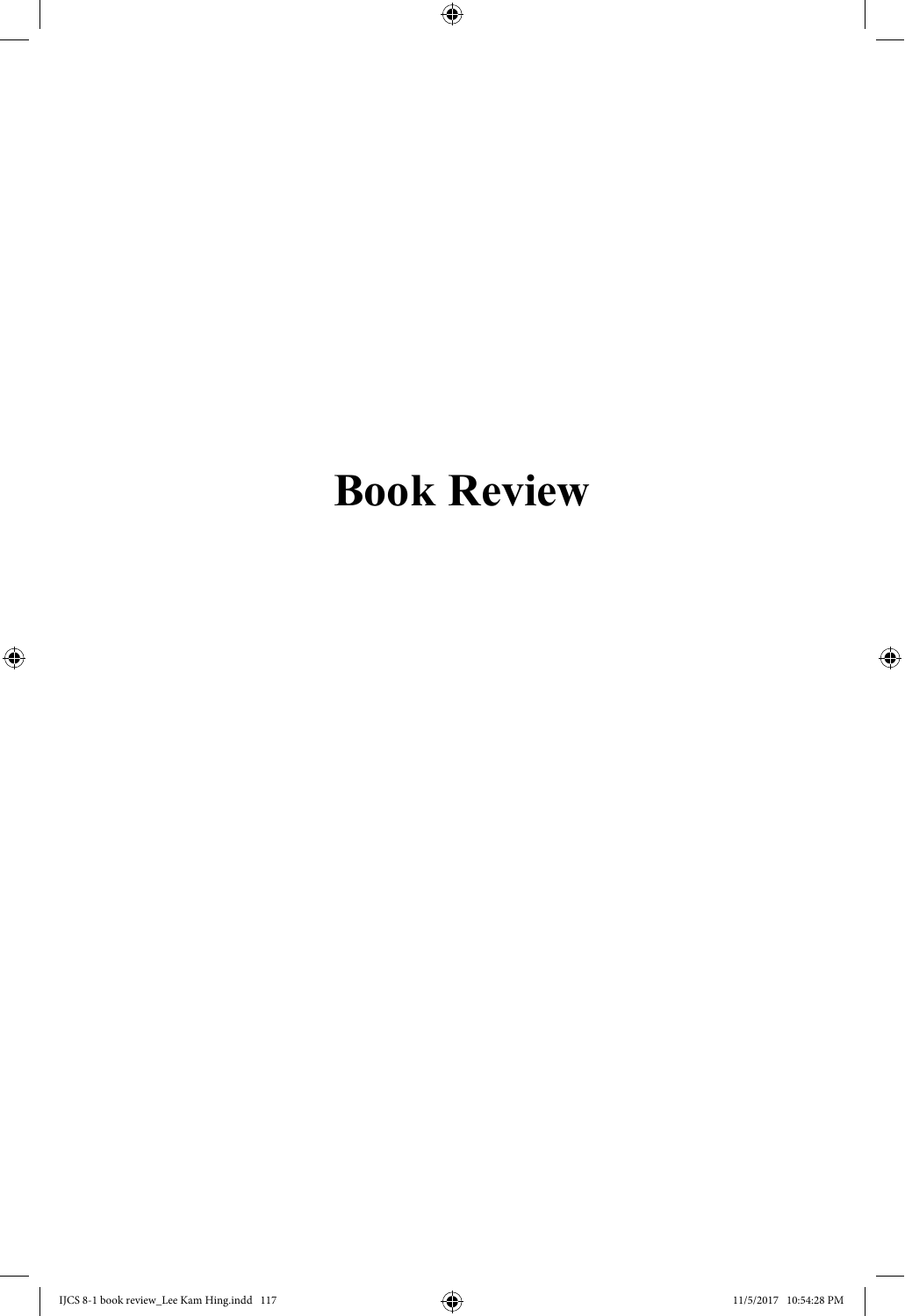

 $\overline{\phantom{a}}$ 

 $\bigoplus$ 

 $\bigoplus$ 

I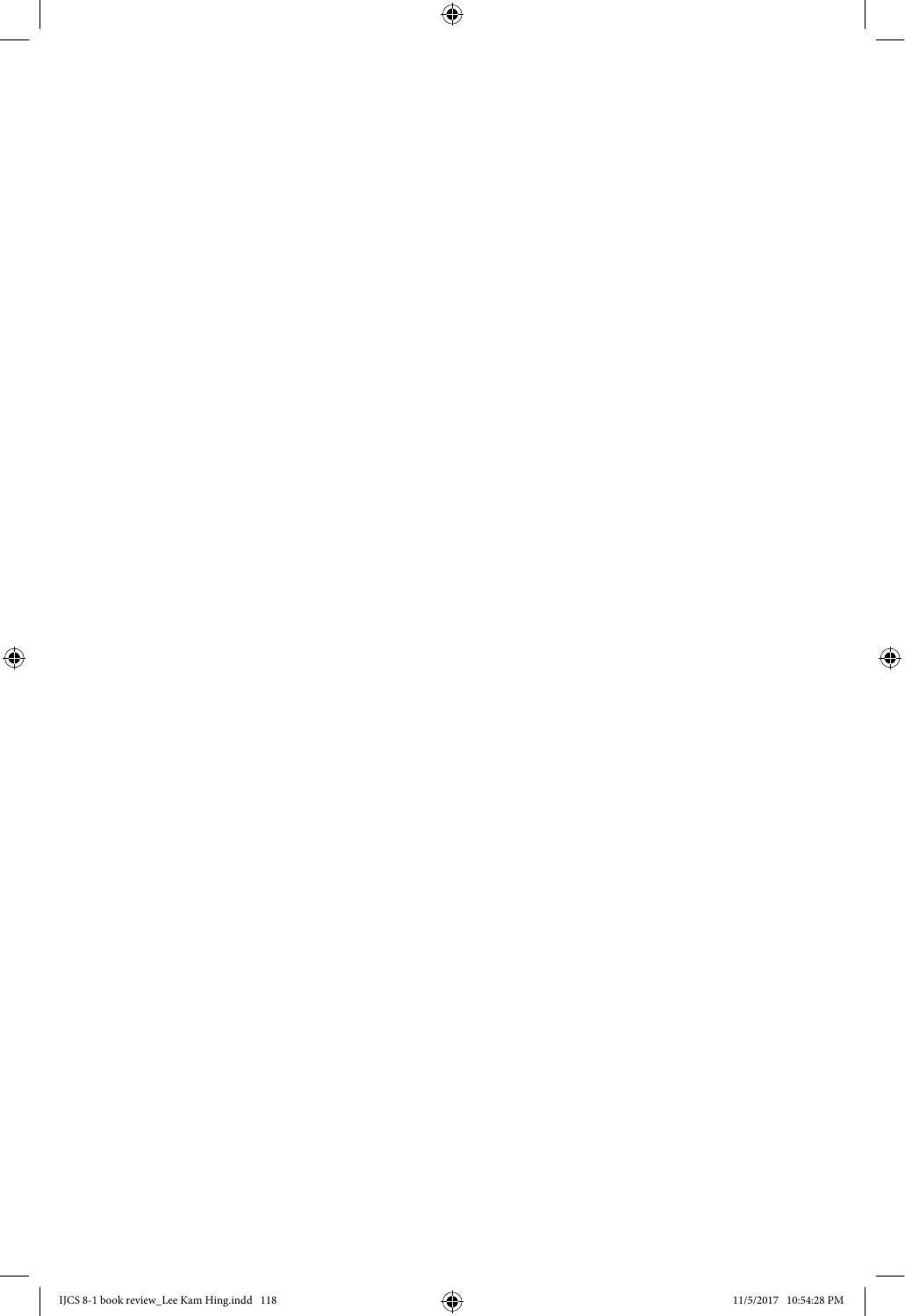## **Book Review**

⊕

Stephen FitzGerald, *Comrade Ambassador: Whitlam's Beijing Envoy*, Melbourne: Melbourne University Press, 2015, 272 pages.

Stephen FitzGerald was one of the few outsiders who was in China when some of the most momentous events and changes took place there. He was Australia's first ambassador to China following the opening of relations between Canberra and Beijing in 1973, and he served there until 1976. While in Beijing he was also Australia's ambassador to North Korea. Earlier he had travelled to different parts of China as a graduate student and later as a business consultant.

In this very well written book, FitzGerald captures the mood and temper of a defining period in the history of China and Australia. With so much written these days about China as a global economic power, FitzGerald's book covers a period when China was underdeveloped, internationally somewhat isolated, and with a national leadership deeply divided. It was also a difficult and dangerous time in China as a power transition from the men who founded the People's Republic to a new generation of leaders was taking place. More importantly, FitzGerald contends that the recognition of China marked a moment when Australia showed a capacity to move "from insularity and narrow intellectual horizons and racial exclusiveness towards being an open, tolerant and accepting one". Thus, the book is more than just about a changing China. It is also a thoughtful commentary of how Australians see themselves in relation to Asia. But it is the rise of China and its increasing dominance in the Asia-Pacific region that, as the writer argues, created new consciousness and forced Australians to turn their attention to a region they are increasingly a part of. This may not be easy as many Australians still consider their country as culturally European and its security American-backed.

In a way, FitzGerald stumbled into a China career. Growing up in Hobart, a small town in Tasmania, FitzGerald did not know a single Asian until he went to university. Prevailing then was the White Australia Policy which excluded Asian immigration.

On graduating, he joined the External Affairs Department where he found himself assigned to learn China. He was later sent to Hong Kong and Taiwan to continue his language study in a Chinese-speaking environment. But he became increasingly unhappy with the department's two-China policy and support for Taiwan in the United Nations.

⊕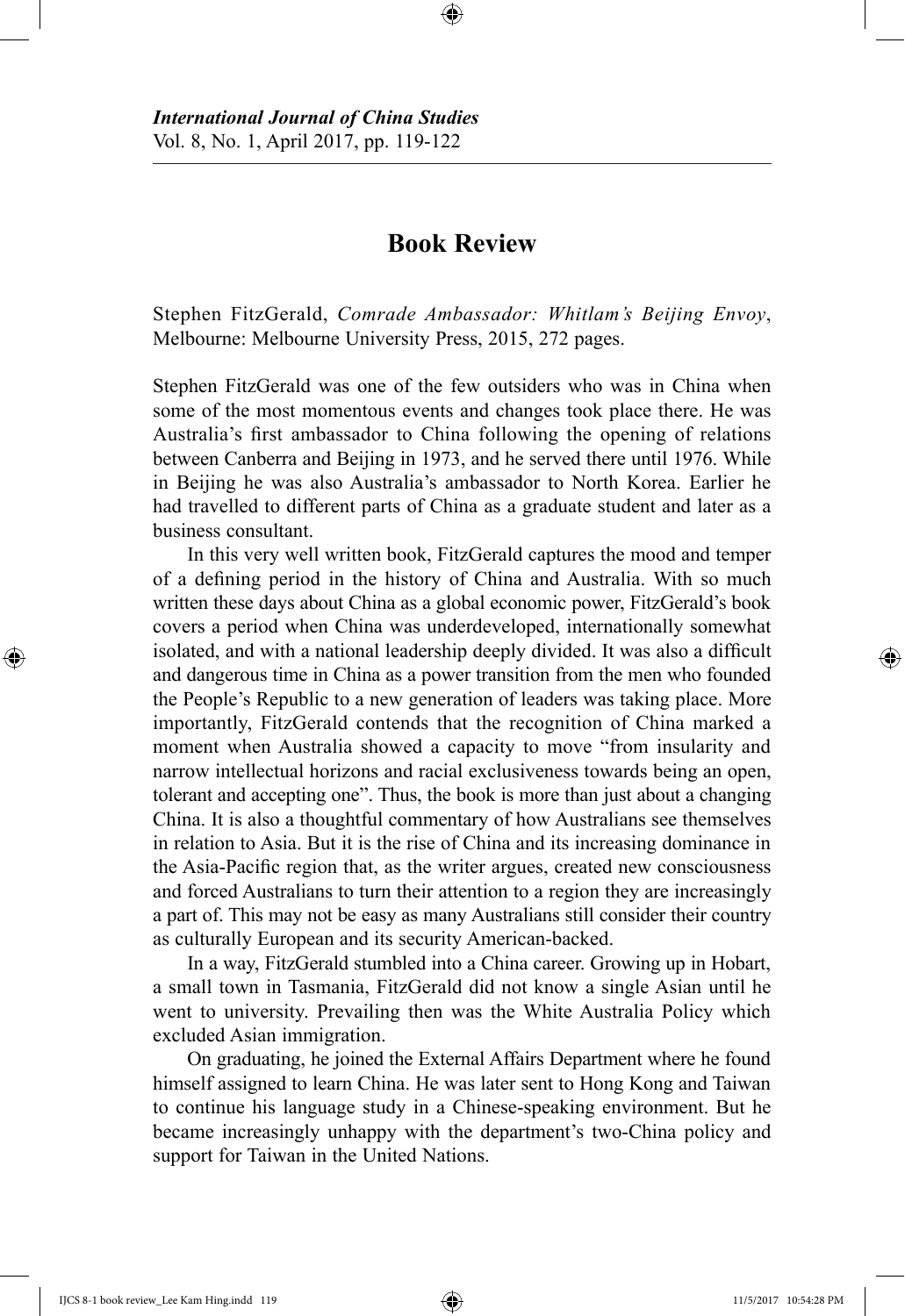### *120 Lee Kam Hing*

FitzGerald resigned from the department and proceeded to the Australian National University. He did a doctoral thesis on contemporary China's relations with Southeast Asia's Chinese.

⊕

The Australian government viewed China then as a hostile expansionist power bent on extending its revolution to neighbouring countries. However, a re-think on Australia's foreign policy was taking place especially within the Australian Labour Party (ALP). This reassessment was to lead to a significant shift in Australia's foreign policy and eventually to a recognition of China. Several developments contributed to this review of Australia's position in the region. The most important was what FitzGerald described as leadership of ideas from politicians and the capacity of the Australian people to change. In this Gough Whitlam, the ALP leader, played a major part. As early as 1954 and later as opposition leader he was advocating the recognition of China and a review of how Canberra should relate to its Asian neighbours. And in FitzGerald, Whitlam found someone knowledgeable on China and sharing his vision of an Australia engaging more closely with Asia.

In 1971, Whitlam made an exploratory trip to China, taking FitzGerald with him. Elections were expected soon in Australia and opinion polls showed that the ALP would win. However, even to ALP supporters Whitlam's trip carried some political risks because they were unsure of how an electorate, still largely conservative and long led to believe that the Vietnam War was evidence of China's military expansionism, would react. But in fact the Vietnam War was already becoming very unpopular in Australia and anti-war protests were occurring in the streets and campus throughout the country.

FitzGerald gives a fascinating account of the meeting between Whitlam and Zhou En-lai. Chinese officials as well as a host of journalists from Australia and China were present at the meeting. As FitzGerald describes it, there was Whitlam's intellect, skill and knowledge to duel lightly with Zhou's charm, intelligence and fluency of thought across a range of international issues such as China's fear of being encircled by the United States, its concern about the resurgence of Japanese militarism, the war in Vietnam, and even the threat to China of the Soviet Union. Zhou did not accept that the Western security alliances were defensive in nature, pointing out that the Southeast Asia Treaty Organization (SEATO) was used by Australia to justify its involvement in the Vietnam war.

While the Australian visiting party was still in China, President Nixon announced that he would be visiting Beijing. The announcement could not have been better timed for Whitlam.

Whitlam, on taking office after winning the 1972 elections, established diplomatic relations with Beijing and appointed FitzGerald ambassador to China. It was a choice that Australia's Department of External Affairs was

⊕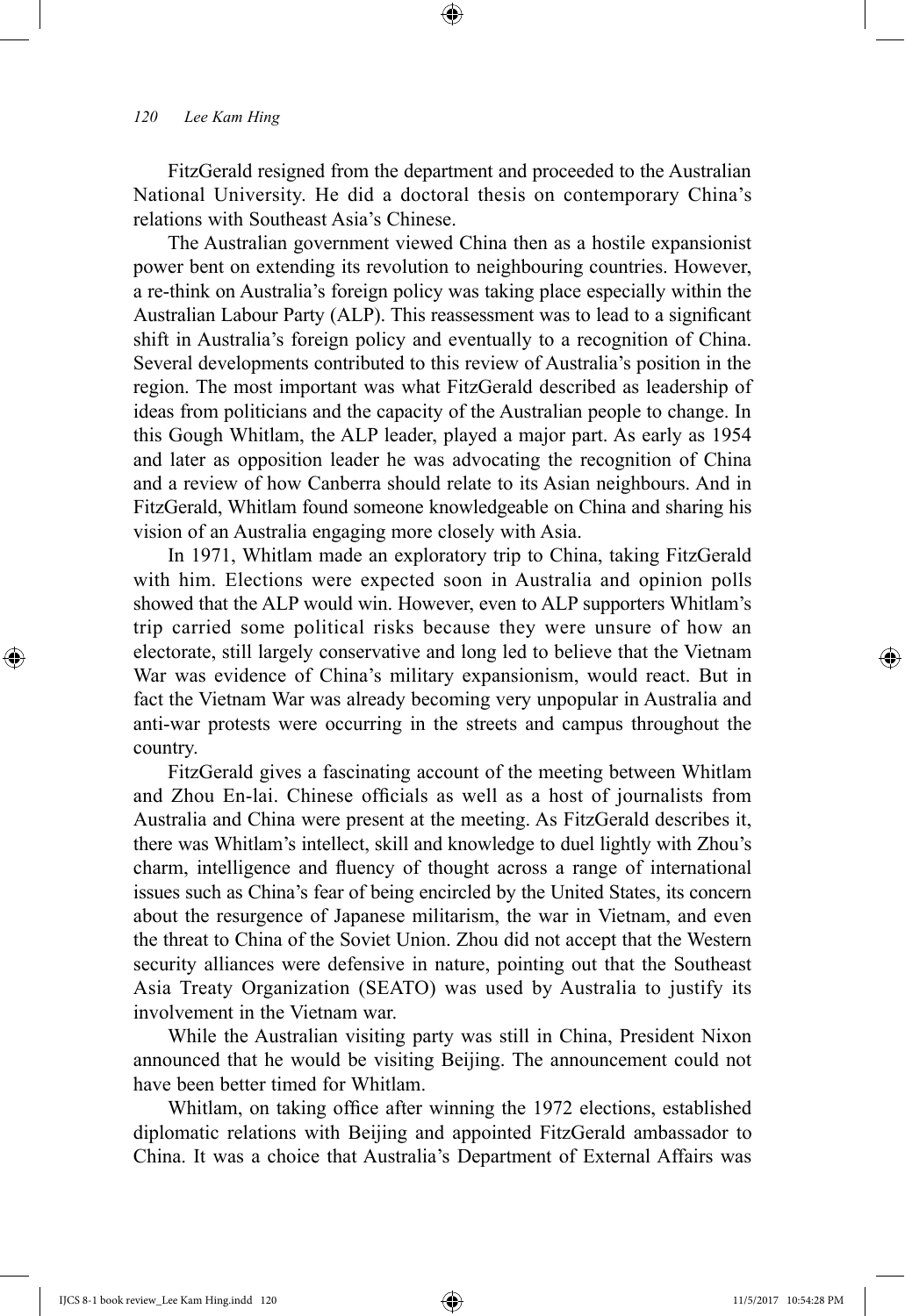not too enthusiastic about as many considered him too young at age 34 and too junior in service ranking for such an important posting. Later, FitzGerald was to find out how age was seen in China when he met Dong Biwu, acting President of China. Dong, aged 86, when intimating that he planned to retire in a couple more years to come urged FitzGerald to meet younger Chinese leaders. When asked who he should meet, Dong suggested the 75-year old Zhou En-lai.

⊕

FitzGerald met Zhou on two other occasions, including one when he accompanied Prime Minister Whitlam in October 1973. In the two meetings, Southeast Asia came up. At that point in time, no Southeast Asian countries had diplomatic relations with China. Whitlam, therefore, held that Australia's developing relations with China could prove to be a positive example for Southeast Asian governments towards normalizing ties with Beijing. At the same time, Whitlam advised the Chinese that Beijing's continued links with communist parties in Southeast Asia countries made it difficult for the governments in the region to establish diplomatic relations with China. There was also the question of the overseas Chinese communities in the region where some governments including the US were wary that overseas Chinese could be a potential fifth column for Beijing.

Zhou, on his part, reiterated that China was not expansionist and had no intention to use ethnic Chinese in Southeast Asia for interventionist purposes. Instead, he had urged them to be citizens and integrate into the local societies. Zhou maintained that problems in Southeast Asia could be settled only with complete US withdrawal from the region.

The book offers absorbing reading of the writer's travels in China. In 1966, while on a study tour as a graduate student FitzGerald encountered what he observed as the frenzy and cruelties unleashed by Mao Tze-tung's Cultural Revolution. It was a time when no one seemed sure as to who was in charge, and selected political leaders and intellectuals became targets of the Red Guard's anti-revisionist campaign. Among those "purged from society" were Liu Shaoqi, the *de jure* head of state, and Deng Xiaoping, a former party secretary-general. Many were killed by Red Guards who had gone on a country-wide rampage destroying cultural relics and religious buildings. FitzGerald arriving in Changsha with a party of Australian students came close to being sentenced to death by the Red Guards and was rescued only by the timely arrival of the People's Liberation Army (PLA). FitzGerald had tried to defend a fellow Australian member detained for throwing away a Mao memorabilia. On the same trip, FitzGerald described a terrifying moment during a flight when both the pilot and first officer left the flight deck unattended to read passages from *Quotations of Mao* to the passengers. It was almost with a touch of comic that FitzGerald related the incident and of many others in the book.

IJCS 8-1 book review\_Lee Kam Hing.indd 121 11/5/2017 10:54:28 PM

⊕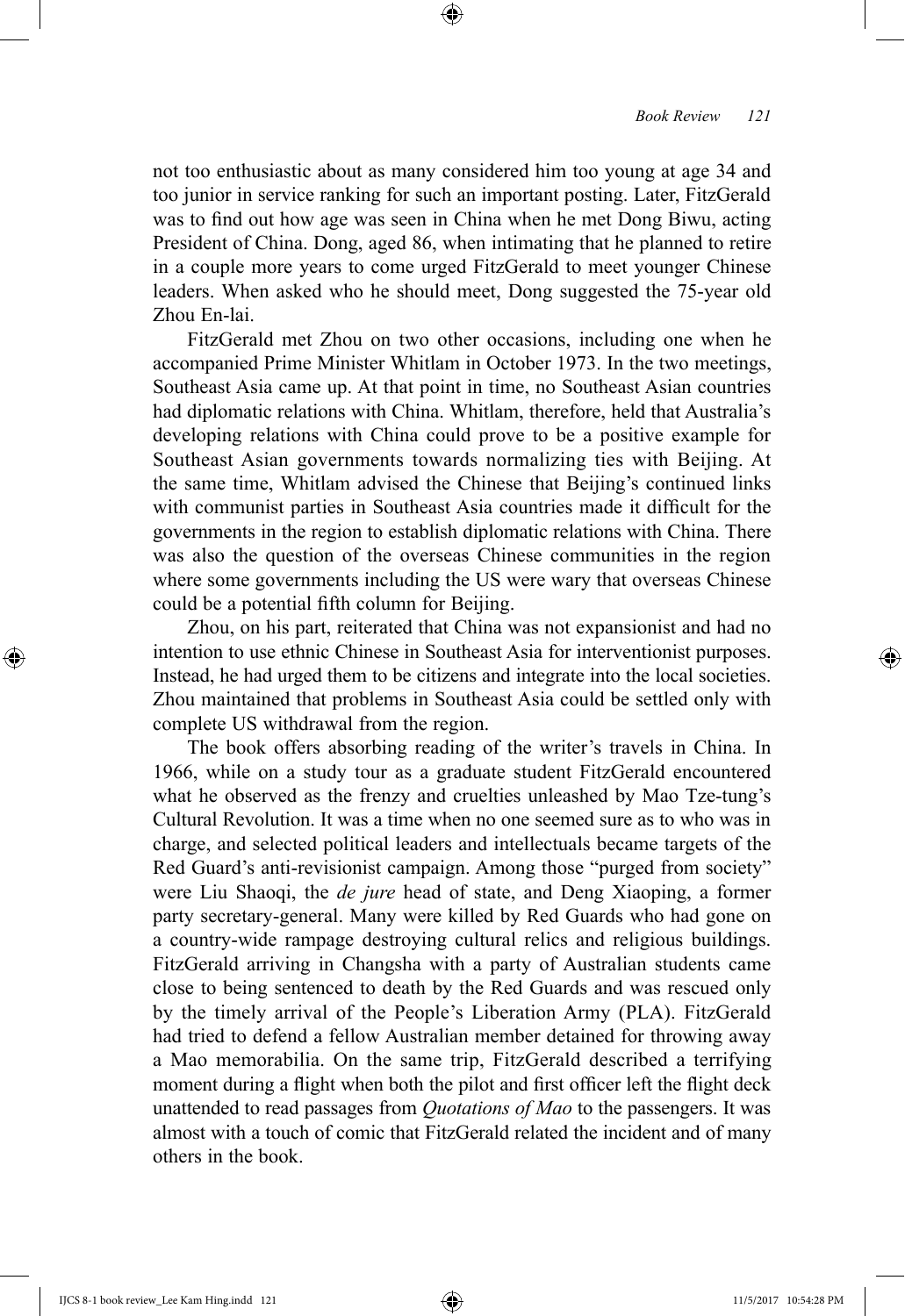## *122 Lee Kam Hing*

Some years later FitzGerald found himself in another unnerving situation when he was in Tientsin barely 140 km from the epicentre of a massive earthquake. The hotel where FitzGerald stayed was severely damaged and the wife of Gough Whitlam was slightly injured. She was travelling with Whitlam who had just been dismissed as Australia's Prime Minister. The Tangshan earthquake in 1976 which killed an estimated 500,000 was seen by many Chinese as a portent and indeed, a few months later, Mao the man who led the Chinese communist movement to victory in China passed away.

⊕

Although FitzGerald sees himself as a friend of China, he viewed events in the country objectively. On his return to Australia after completing his term as ambassador he joined the Australian National University (ANU) and was head of the Contemporary China Centre and for a while acting head of the Far Eastern History Department. He was regularly invited by various outside institutions to speak on China. Following the Tiananmen events in Beijing in 1989 when troops crushed a students' protest, FitzGerald spoke in support of the pro-democracy movement in rallies organized in various cities of Australia.

In the concluding chapters of the book, FitzGerald reflects on significant shifts in attitude towards Asia that he believes have taken place in Australia. Immigration numbers from Asia have risen; there are more intermarriages between existing inhabitants and immigrants and greater social interaction of the various groups. But he is concerned that there is still another Australia, one that is conservative and does not want change. He is critical of Australian leaders who allow politics that are inward-looking when dealing with Asia and indeed are "xenophobic, inhumane in attitudes to refugees, and slyly racist". Nevertheless, he is optimistic that Australia's changing approach to the Asian region and the country's growing acceptance of the enmeshing of the good of its European inheritance and the advantages of its natural region is a social transformation that is too strong to reverse. And to him it was engaging with China that marked the beginning of this change.

> *Lee Kam Hing Institute of China Studies University of Malaya*

⊕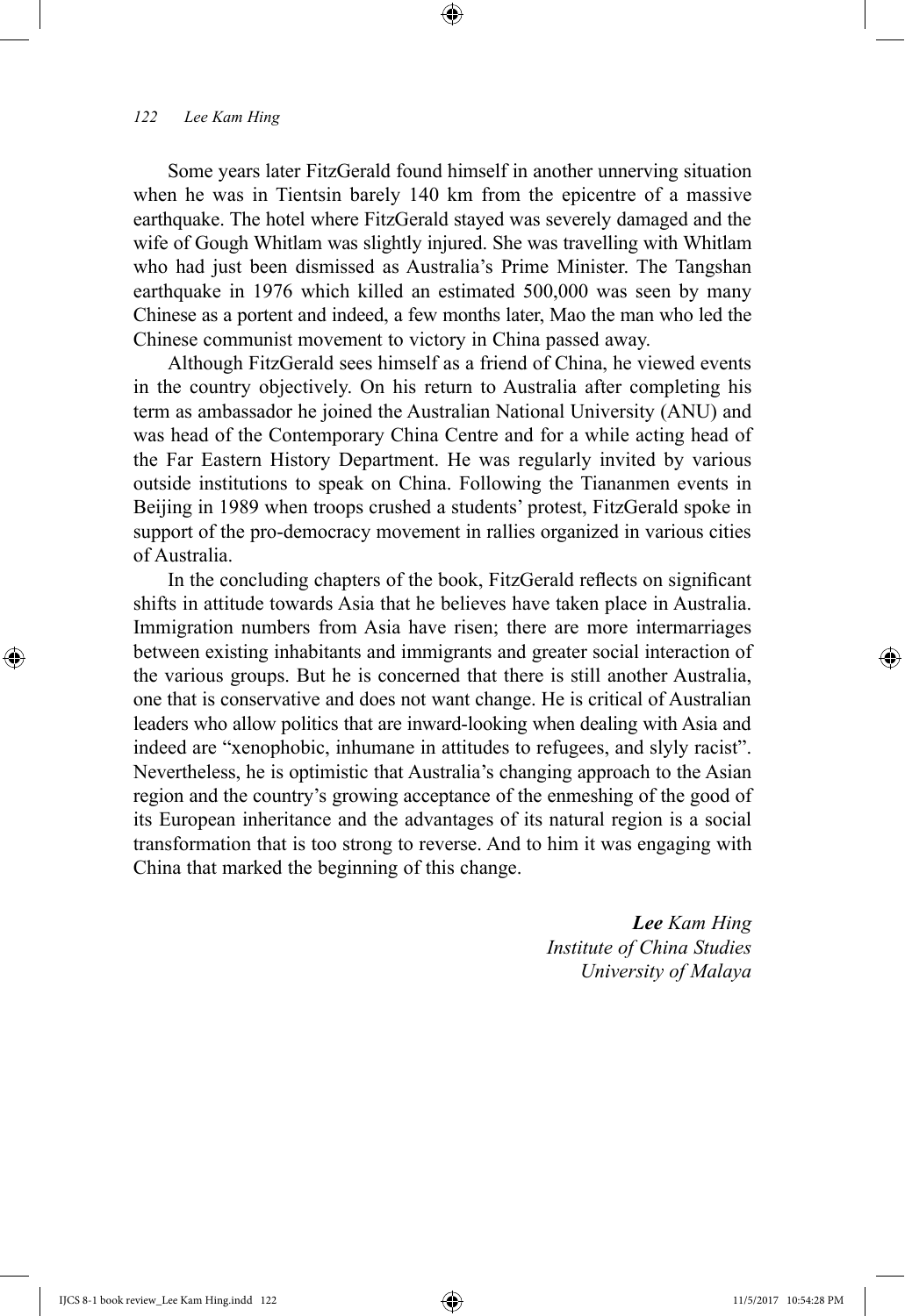

⊕

⊕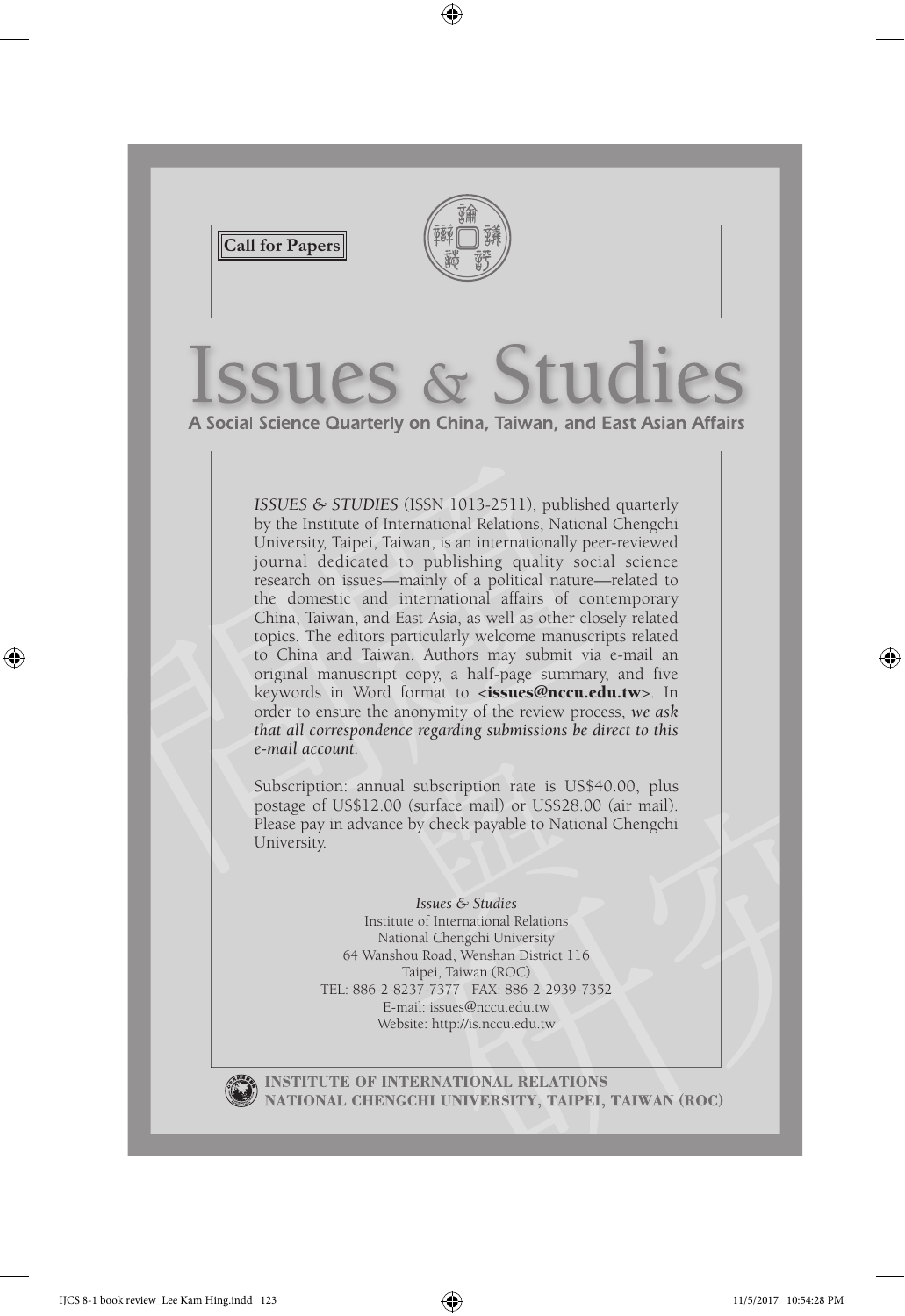

毒北市106大安區羅斯福路四段一號 No. 1, Sec. 4, Roosevelt Rd., Taipei, Taiwan 106, R.O.C.

TEL: +886-2-2365-9286 FAX: +886-2-2363-6905 http://www.press.ntu.edu.tw email: ntuprs@ntu.edu.tw

#### **Call for Monographs: Book Series on East-West Cultural Encounters in Literature & Cultural Studies**

⊕

This Series seeks scholarly works on intercultural encounters in literature, particularly East-West precolonial, colonial, or postcolonial contacts that expose, problematize, or re-create the sense of locality, historicity, and subjectivity. The Series especially welcomes monographs written in English or other languages translated into English. Conference volumes or edited volumes by multiple authors will not be considered at this time. Volumes of essays with a thematic focus written by a single author, however, are welcome. We also encourage the submission of revised doctoral dissertations which employ innovative concepts related to our topics. Suggested topics include but are not limited to the following:

- Colonial literature in the countries of the Asian Pacific Rim
- Transpacific or transatlantic cultural or literary routes/roots
- New cultural identities in literature in neocolonial and global Asia
- The relationship between Asia and Oceania
- The contacts between Asia and Europe or the Americas
- Theoretical paradigms of globality and worlding
- Convergences and divergences of exile, diaspora, and expatriation
- Asian diasporic writing in the new millennium
- Canons and genres

⊕

- Classics in modern contexts
- Cultural translations of Sinophone, Anglophone, Francophone and/or Hispanophone literatures

A leading university in the world, National Taiwan University is striving for more international collaborations and scholarly exchanges. NTU Press, playing an important role in disseminating top-notch research and scholarship in the Chinese-speaking academy, is now expanding its scope of publication in English. All submissions will be assessed by the Editors and reviewed by anonymous readers. Once the book project is approved, the author(s) will receive a contract from NTU Press. Please send a book prospectus, the author's CV, and a sample chapter to the Editors. The manuscript should employ the MLA format and style, and only a completed manuscript will be considered.

#### Series Editors

Dr. Bennett Yu-Hsiang Fu (bennettfu@ntu.edu.tw) Dr. Chi-She Li (jisheli@ntu.edu.tw)

IJCS 8-1 book review\_Lee Kam Hing.indd 124 11/5/2017 10:54:29 PM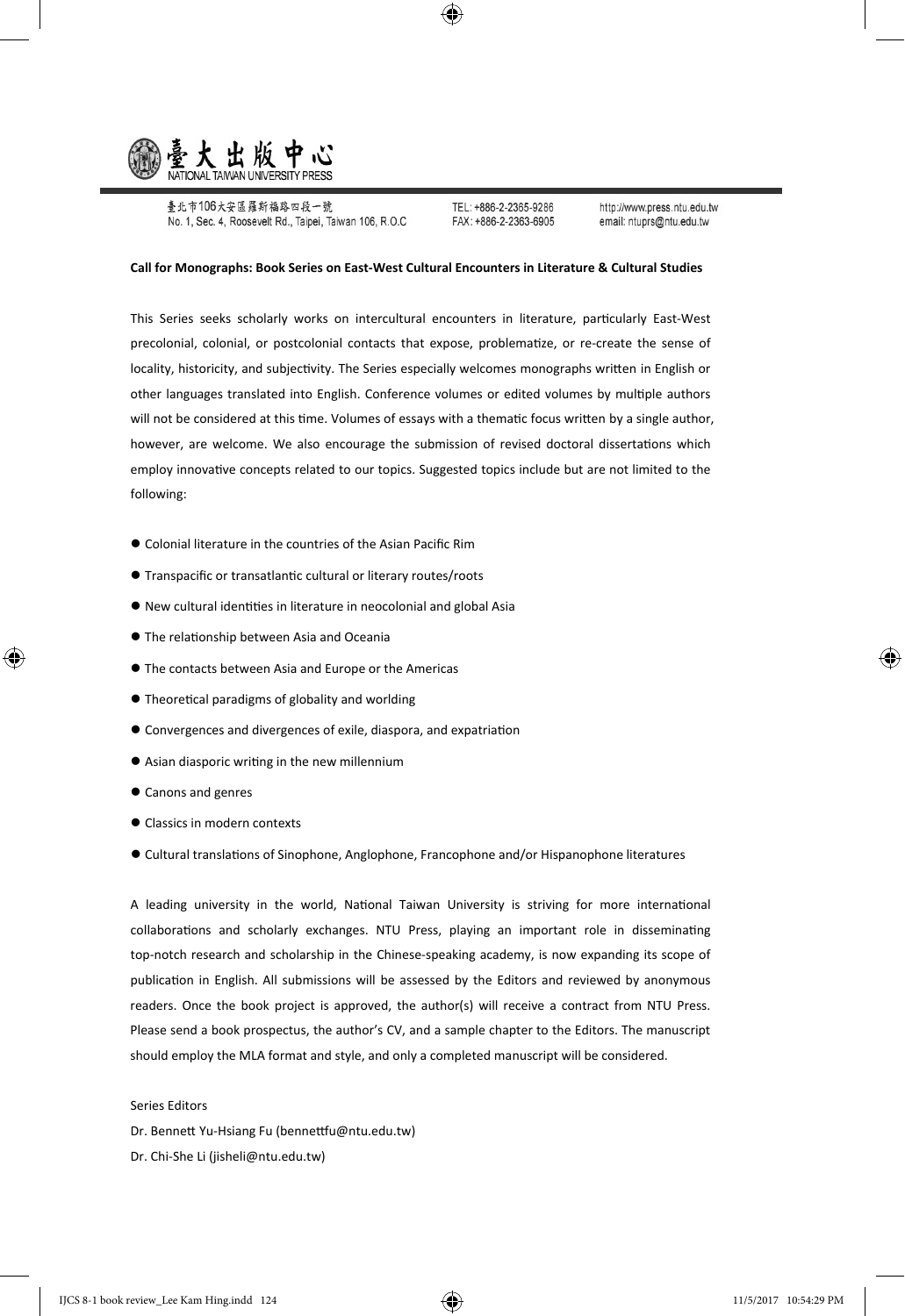

 $\overline{\phantom{a}}$ 

 $\bigoplus$ 

 $\bigoplus$ 

I